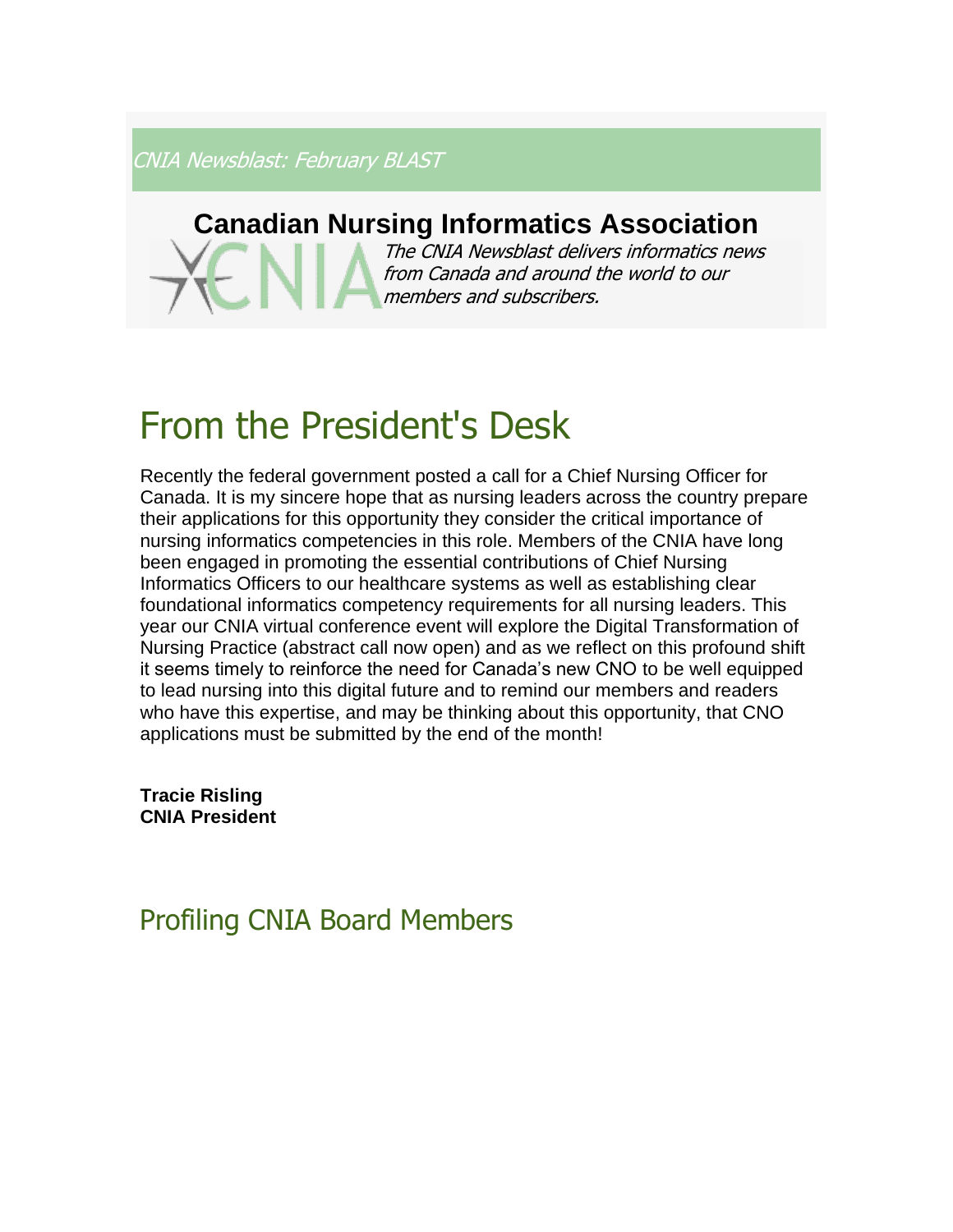

**Sonia Pagliaroli Membership Co-Director**

#### **How did you start your career in nursing? What first drew you to informatics? What was your first role in informatics?**

I knew at a young age that I wanted to be a nurse. Every year around my birthday in December I was hospitalized with asthma. I had an amazing nurse Marie who cared for me and supported my mom. Her presence was reassuring to us both and at that point I knew this was the profession for me. In my preceptor year of nursing school I was assigned to Labour and Delivery. There, I met another mentor Vernie who affirmed my vocation choice. After graduation I was hired in L&D and the hospital soon-after embarked on a computerized charting project. I was volunteered to represent L&D and seconded to the project. This was my entry into Informatics and I loved it. I realized that technology could enable clinicians to provide better and safer care which fueled my internal motivation to help others.

#### **What is your current role and what is the focus of the role?**

My current role is Chief Nursing Officer – Cerner Canada. I work with clinical leaders to help them engage in eHealth strategy and measure technology enabled clinical outcomes. My passion is advocacy for efficiency in nursing workflows by reducing burden.

#### **What key messages do you have for nurses interested in working in the informatics field?**

Have an open mind. Much of what we do in informatics embraces quality improvement principles. Getting to the root of a problem, then thinking differently about how to solve it using technology. It's about big picture thinking evaluating how information is transformed to knowledge and wisdom.

#### **Final thoughts:**

Experiential learning and strong mentors have shaped my career. If you are interested in Informatics, the best way to learn is through immersion by participating in an implementation and witnessing the logistics of support and the management of change. Consider finding a mentor that you can learn from to bounce ideas and approaches with.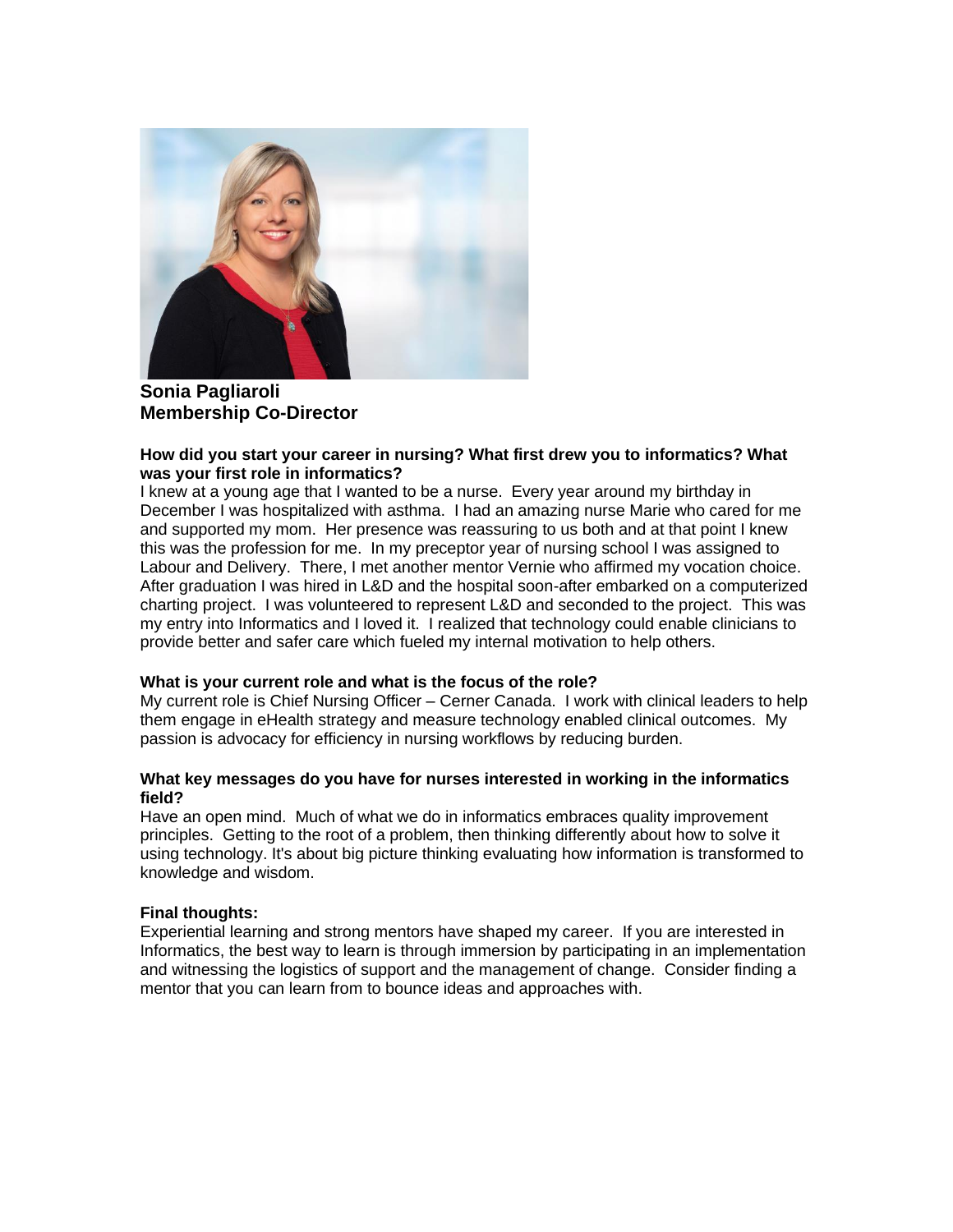

**Judy Fleming Membership Co-Director**

#### **How did you start your career in nursing? What first drew you to informatics?**

I graduated with a college RN diploma from Sir Sandford Fleming College in 1988 and then went to the University of Windsor to complete a Diploma in Public Health Nursing and attain some credits toward my bachelor's degree. My first job as a Registered Nurse was in the ICU at Mount Sinai Hospital in Toronto. I was fortunate enough to arrive when Judith Shamian was the VP of Nursing and was shaping the voice and role of Nursing at Sinai and across the country. Judith was an inspiring Nursing leader who encouraged front line staff to engage in professional practice activities, and who supported many opportunities for leadership at a staff nurse level. I was fortunate to meet Lynn Nagle through these opportunities, and it was Lynn who invested in me and introduced me to the world of clinical informatics. I worked at Mount Sinai for close to 30 years, first at the bedside, then in progressive positions within the Nursing / Informatics department, and most recently as a digital healthcare consultant at Deloitte.

#### **What was your first role in informatics?**

In the mid 90's I was seconded from the Emergency Department by Lynn Nagle to support some projects in Informatics that were actively moving forward. My first role was to show the Managers across Mount Sinai how to use a PC because they were imminently going to be rolled out and installed across all office spaces. Yes, it was me who invited them to a tiny training room and showed them the basics (maximize, minimize and close) and of course, how to play solitaire and click and drag. I also supported the roll out of the GRASP Nursing workload system which first introduced me to data and the value of that information if it is complete and accurate!

#### **What is your current role and what is the focus of the role?**

After working at Mount Sinai for almost 30 years, I wanted to try something different and see what the world looked like outside of a single organization, so I joined Deloitte as a Digital Care Consultant. This experience has given me the opportunity to grow as a leader and see problems through a different lens. I really enjoy working with different clients and trying to help them solve issues they are experiencing. Through my role at Deloitte I have had the opportunity to successfully lead health care organizations through large, complex transformational change projects enabled by technology.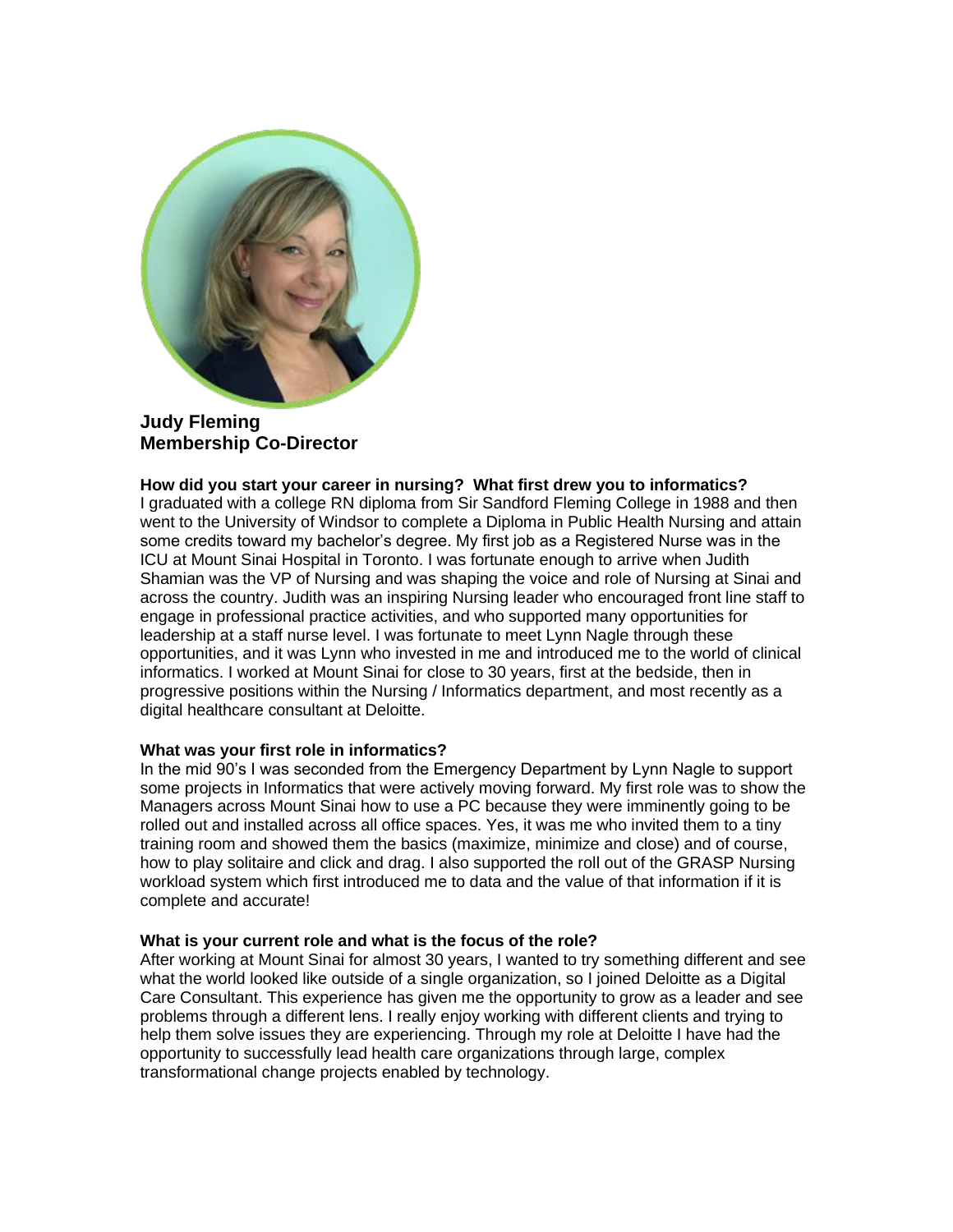#### **What key messages do you have for nurses interested in working in the informatics field?**

Get involved! I would encourage you to look for new projects or opportunities that you can be involved at your organization. Get to know the leaders at your organization and put your hand up to support different committees or continuous quality improvement projects. Informatics is a regular part of everyone's role in organizations today, so almost any project you get involved with will have an informatics component to it.

# Upcoming Webinar: Identifying Improvement Areas for Nursing Documentation Efficiency

### **CNIA Webinar - March 30, 2022 at 3:00pm EST**

**Title:** Identifying Improvement Areas for Nursing Documentation Efficiency

**Presenter:** Heather Laird RN MN, Hospital for Sick Children, Toronto ON

**Description:** SickKids implemented a new EHR June 2018, ensuring complete electronic documentation across the entire organization. Following stabilization of the system a project was undertaken to assess the state of nursing documentation and to make recommendations for improving efficiencies. This presentation will review the data gathered, the methods used for collection and analysis, the findings and the associated recommendations.

**Bio:** Heather Laird has worked an an RN at SickKids for more than 10 years, primarily in Medical Specialties/Transplant. She worked as a Trainer during the EHR implementation and recently has taken on the role of Clinical Technology Nurse on the Physiological Monitor Replacement Project. Heather completed the nursing documentation assessment as part of her MN practicum.

Reminder: Webinars are open to CNIA members only, as a benefit of membership.

Click here for [Registration](https://cnia.ca/events)

Upcoming: CNIA Award for Diversifying & Strengthening Nursing Informatics / Prix CNIA pour la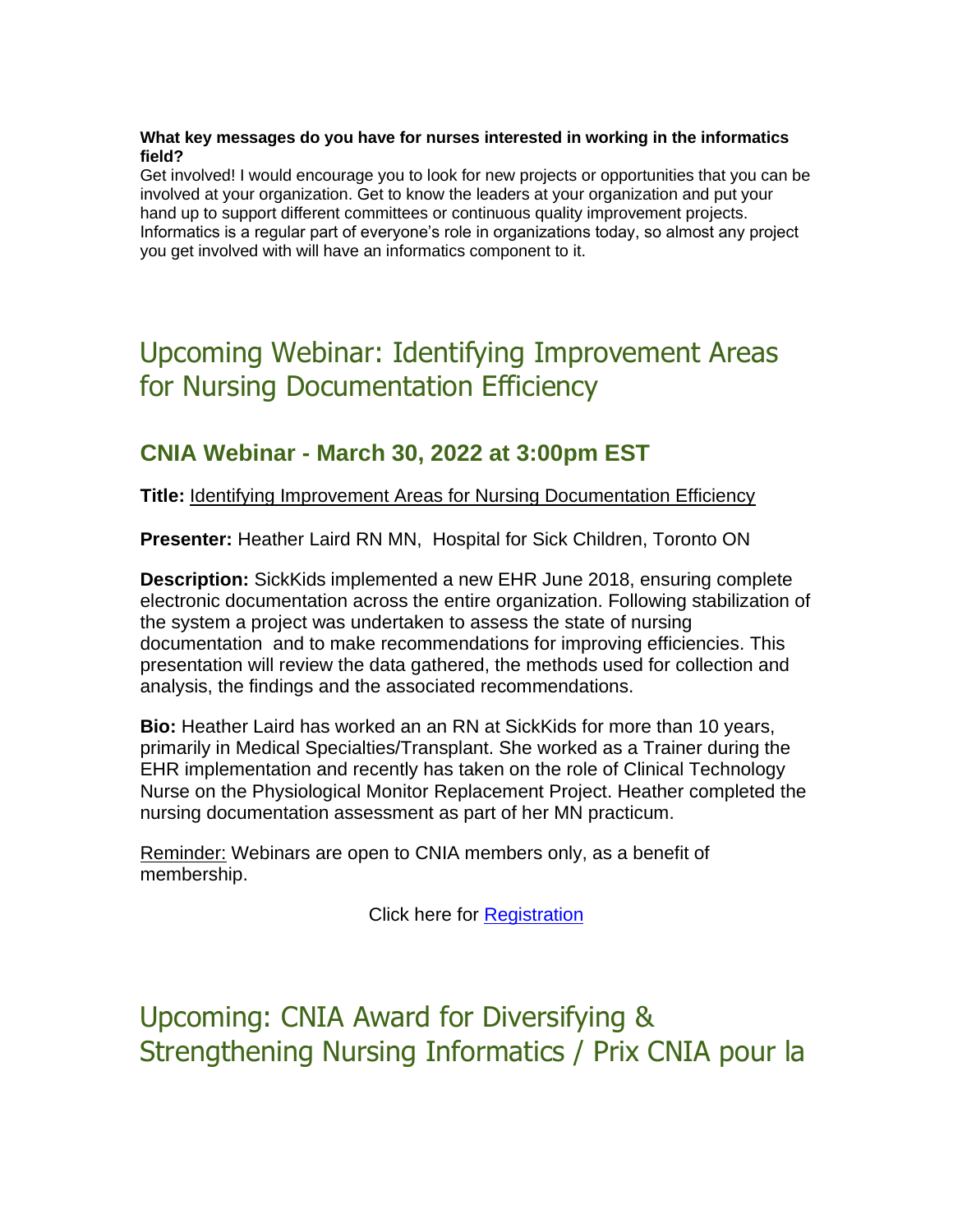# diversification et renforcement de l'informatique infirmière

Please keep an eye on your inboxes over the next few weeks, for a new award that we're launching as part of our efforts to diversify and strengthen nursing informatics. CNIA membership is not required to apply, but we encourage all applicants to join CNIA (remember – student membership is free!). The award will include a monetary component, as well as free conference registration.

\*\*\*\*\*\*\*\*\*

Veuillez garder un œil sur vos boîtes de réception au cours des prochaines semaines, pour un nouveau prix que nous lançons dans le cadre de nos efforts pour diversifier et renforcer l'informatique infirmière. L'adhésion à la CNIA n'est pas obligatoire pour postuler, mais nous encourageons tous les candidats à rejoindre (souvenez-vous - l'adhésion étudiante est gratuite!). Le prix comprendra une composante monétaire, ainsi qu'une inscription gratuite à la conférence.



This year's virtual conference theme celebrates the incredible advancements and innovative solutions that enable and optimize the quality of nursing practice and digitized care across Canada. From the impacts associated with the pandemic, to patient/resident isolation from family and care settings, to the increasing demand for digital health enablement initiatives; nurses' contributions to quality-driven care is transforming. Please join us in bringing together Canada's nursing informatics community to learn and network, as we continue to transform nursing practice.

#### **Conference Tracks:**

1. Knowledge to Action: Data Informed Practice, Process, & Decision Making This track creates opportunities for conference participants to learn about research and/or project initiatives associated with how nursing documentation, interdisciplinary care team data, and clinical decision support tools support/optimize:

- clinical decision making at the point of care
- care planning
- patient outcome measurement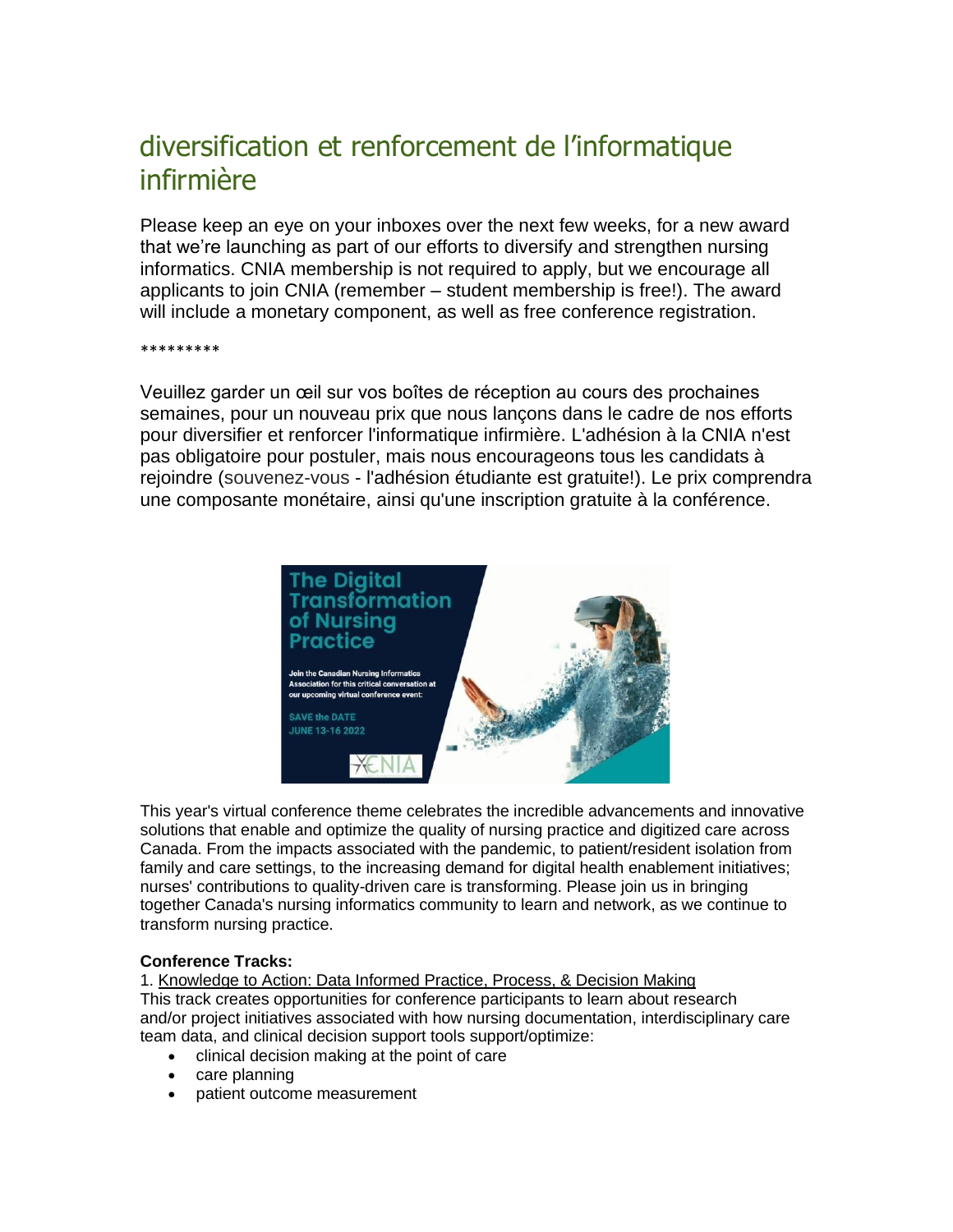#### 2. Human Factors: Use & Usability, Integrating Technology & EHR Design

This track creates opportunities for conference participants to learn about research and/or project initiatives associated with how the integration of computing, and biomedical technologies intersects with and safely optimizes:

- the quality of nursing practice and workflow (clinical standards)
- EHR design
- digital automation of nursing documentation

#### 3. Nurses Leading Emerging Technology Use & Innovation

This track creates opportunities for conference participants to learn about research and/or project initiatives associated with how nurses have creatively integrated the use of telephony, virtual health, computing, and bio-medical technologies to drive new evidenced based practices and workflows that enhance the quality of care.

#### 4. Quality & Safety: Communication & Collaboration Across Transitions of Care

This track creates opportunities for conference participants to learn about research and/or project initiatives associated with how nurses interact with care team members to establish comprehensive and complete digital documentation and workflows to enable the safe transfer of patients; inter-unit, across care venues, and/or discharge to home.

### The **Call for Abstracts** is now open - visit the [Conference Page.](https://cnia.ca/EmailTracker/LinkTracker.ashx?linkAndRecipientCode=3Hryz30hR%2bmTifWLt%2fW9jsdmbffMKTU71WmxzL5YQFRQzA3r4vCcgvIhy7NiN6qe%2fSRsYU%2byfExZprr4eYi%2fQfcvcpaR%2fn0lkH%2ffoujGHEY%3d) **Registration** is coming soon!

If you are interested in volunteering to assist with the conference, please contact [president-elect@cnia.ca](mailto:president-elect@cnia.ca). Activities include Planning Committee member, Virtual Room lead, Social Media assistance and more!

Please direct any questions to **[communications@cnia.ca](mailto:communications@cnia.ca)** 



## Follow the CNIA LinkedIn Group

Check out our new [LinkedIn group](https://www.linkedin.com/groups/12594102/) - one more way to keep up with all the CNIA news and connect with others interested in nursing informatics. Add your thoughts and share your ideas, projects, interests!